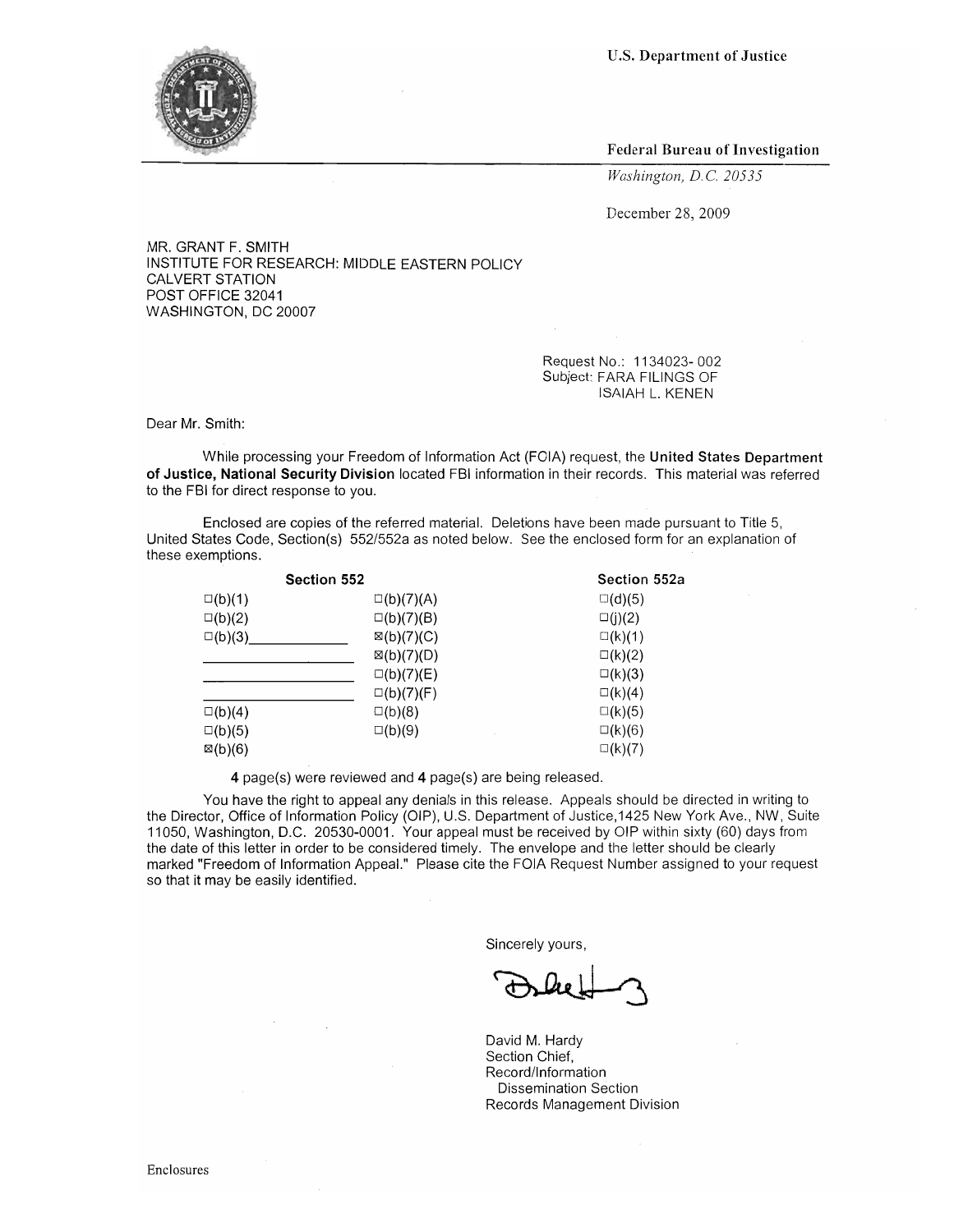### EXPLANATION OF EXEMPTIONS

### SUBSECTIONS OF TITLE 5, UNITED STATES CODE, SECTION 552

- $(b)(1)$  (A) specifically authorized under criteria established by an Executive order to be kept secret in the interest of national defense or foreign policy and (B) are in fact properly classified to such Executive order;
- (b)(2) related solely to the internal personnel rules and practices of an agency;
- (b)(3) specifically exempted from disclosure by statute (other than section 552b ofthis title), provided that such statute(A) requires that the matters be withheld from the public in such a manner as to leave no discretion on issue, or (B) establishes particular criteria for withholding or refers to particular types of matters to be withheld;
- (b)(4) trade secrets and commercial or financial information obtained from a person and privileged or confidential;
- (b)(5) inter-agency or intra-agency memorandums or letters which would not be available by law to a party other than an agency in litigation with the agency;
- (b)(6) personnel and medical files and similar files the disclosure of which would constitute a clearly unwarranted invasion of personal privacy;
- (b)(7) records or information compiled for law enforcement purposes, but only to the extent that the production of such law enforcement records or information  $(A)$  could be reasonably be expected to interfere with enforcement proceedings,  $(B)$  would deprive a person of a right to a fair trial or an impartial adjudication,  $(C)$  could be reasonably expected to constitute an unwarranted invasion of personal privacy, (D) could reasonably be expected to disclose the identity of confidential source, including a State, local, or forcign agency or authority or any private institution which furnished information on a confidential basis, and, in the case of record or information compiled by a criminal law enforcement authority in the course of a criminal investigation, or by an agency conducting a lawful national security intelligence investigation, information furnished by a confidential source, ( E) would disclose techniques and procedures for law enforcement investigations or prosecutions, or would disclose guidelines for law enforcement investigations or prosecutions if such disclosure could reasonably be expected to risk circumvention of the law, or ( F ) could reasonably be expected to endanger the Iife or physical safety of any individual;
- (b)(8) contained in or related to examination, operating, or condition reports prepared by, on behalf of, or for the use of an agency responsiblc for the regulation or supervision of financial institutions; or
- (b)(9) geological and geophysical information and data, including maps, concerning wells.

#### SUBSECTIONS OF TITLE 5, UNITED STATES CODE, SECTION 552a

- (d)(5) information compiled in reasonable anticipation of a civil action proceeding;
- m(2) material reporting investigative efforts pertaining to the enforcement of criminal law including efforts to prevent, control, or reduce crime or apprehend criminals;
- (k)(1 ) information which is currently and properly classified pursuant to an Executive order in the interest of the national defense or foreign policy, for example, information involving intelligence sources or methods;
- (k)(2) investigatory material compiled for law enforcement purposes, other than criminal, which did not result in loss of a right, benefit or privilege under Federal programs, or which would identify a source who furnished information pursuant to a promise that his/her identity would be held in confidence;
- (k)(3) material maintained in connection with providing protective services to the President of the United States or any other individual pursuant to the authority of Title 18, United States Code, Section 3056;'
- $(k)(4)$  required by statute to be maintained and used solely as statistical records;
- (k)(5) investigatory material compiled solely for the purpose of determining suitability, eligibility, or qualifications for Federal civilian employment or for access to classified information, the disclosure of which would reveal the identity of the person who furnished information pursuant to a promise that his/her identity would be held in confidence;
- (k)(6) testing or examination material used to determine individual qualifications for appointment or promotion in Federal Government service the release of which would compromise the testing or examination process;
- (k)(7) material used to determine potential for promotion in the armed services, the disclosure of which would reveal the identity of the person who furnished the material pursuant to a promise that his/her identity would be held in confidence.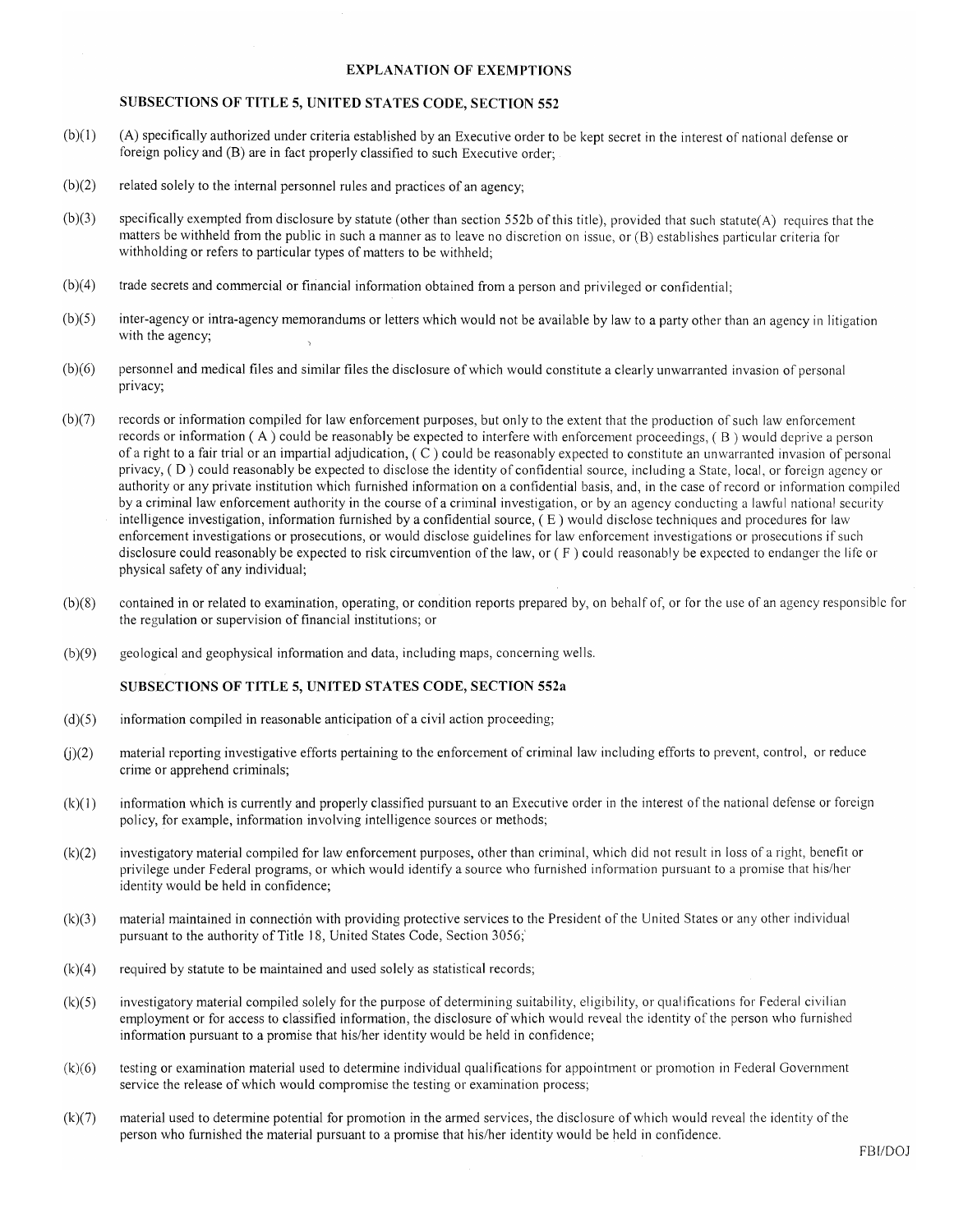## FEDERAL BUREAU OF INVESTIGATION FOIPA DELETED PAGE INFORMATION SHEET

Serial Description ~ COVER SHEET

Total Deleted Page(s)  $\sim$  8 Page  $10 \sim b6$ , b7C, b7D Page  $11 - b7D$ Page  $26 \sim b6$ , b7C, b7D Page 27 - b6, b7C, b7D Page  $38 \sim b6$ , b7C Page  $39 \sim b6$ , b7C Page  $49 \sim b6$ , b7C, b7D Page  $110 - b6$ , b7C, b7D

> XXXXXXXXXXXXXXXXXXXXX<br>X Deleted Page(s) X<br>X No Duplication Fee X for this Page X<br>XXXXXXXXXXXXXXXXXXXXXXXXX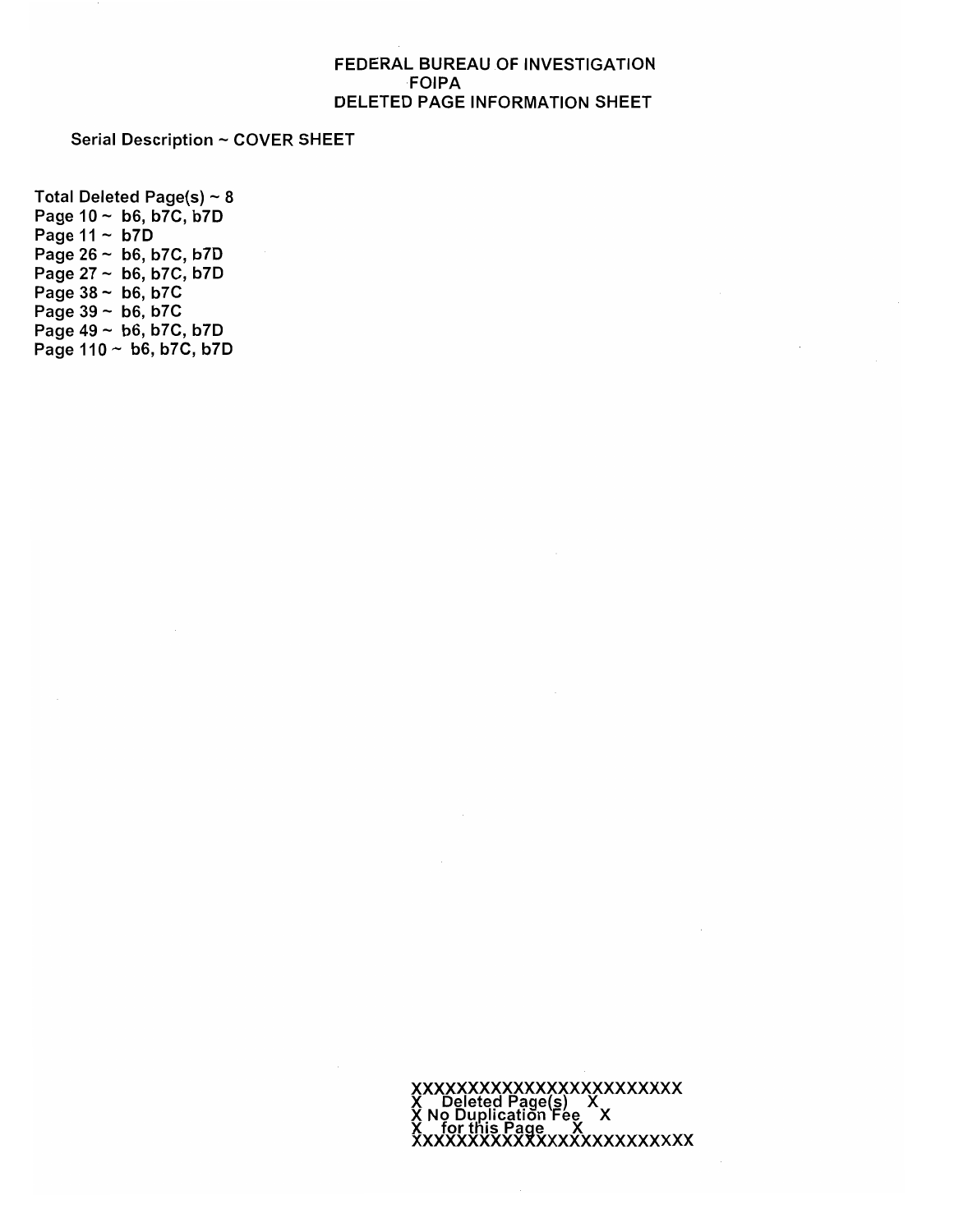$\cdot$ 

 $\sim$ 

 $\mathcal{A}$ 

 $\bar{z}$ 

 $\mathcal{L}$ 

 $\epsilon$ 

 $\overline{\phantom{a}}$ 

ł  $\ddot{\phantom{a}}$ 

| Rev. 4-14-69)                                                                                                  |     |
|----------------------------------------------------------------------------------------------------------------|-----|
| From                                                                                                           |     |
| Director<br>Federal Bureau of Investigation                                                                    |     |
| Тo<br>1/8/71                                                                                                   |     |
| The Attorney General                                                                                           |     |
| The Solicitor General                                                                                          |     |
| The Deputy Attorney General                                                                                    |     |
| Assistant Attorney General<br>Mardian<br>Robert                                                                |     |
| Director, Bureau of Prisons                                                                                    |     |
| The Pardon Attorney                                                                                            |     |
| Chaiman, Parole Board                                                                                          |     |
| Assistant Attorney General for Administration                                                                  |     |
| Immigration and Naturalization Service<br>Bureau of Narcotics and Dangerous Drugs                              |     |
| Office of Alien Property                                                                                       |     |
| Chief - Accounts Branch                                                                                        |     |
| Chief - Administrative Services Office                                                                         |     |
| Chief of Personnel                                                                                             |     |
| General Litigation Section, Civil Division                                                                     |     |
| Records Administration Office                                                                                  |     |
| Antitrust Div.<br>√il Div.<br>Att.: L<br>Сż<br>Civil Rights Div.                                               |     |
| Criminal Div.<br>Internal Security Div.                                                                        |     |
| Inter-Division Information Unit<br>Community Relations Service                                                 |     |
| A. No further action will be taken in this case in the absence of a specific                                   |     |
| request from you.                                                                                              |     |
| B. Please advise what further investigation, if any, is desired in this matter.                                |     |
| $C$ . For your information, I am enclosing a communication regarding the                                       |     |
| holder of a diplomatic or international organization visa.                                                     |     |
| D. For your information.                                                                                       | b6  |
| E. Please note change in cantion of this                                                                       | b7C |
|                                                                                                                |     |
|                                                                                                                |     |
|                                                                                                                |     |
|                                                                                                                |     |
| 进壮                                                                                                             |     |
| John Edgar Hoover                                                                                              |     |
|                                                                                                                |     |
|                                                                                                                |     |
| Attomey General<br>Deputy Attorney General<br>cc:                                                              |     |
| Antitrust Div.<br>Civil Div.<br>Civil Rights Div.                                                              |     |
| Criminal Div.<br>Internal Security Div.<br>IDIU                                                                |     |
| Enc.<br>(Upon removal of classified enclosures, if any, this transmittal form<br><i>becomes UNCLASSIFIED.)</i> |     |
|                                                                                                                |     |
| $\rightarrow$                                                                                                  |     |
|                                                                                                                |     |
|                                                                                                                |     |
|                                                                                                                |     |
|                                                                                                                |     |
|                                                                                                                |     |
|                                                                                                                |     |
|                                                                                                                |     |
|                                                                                                                |     |

 $\mathcal{L}^{\text{max}}_{\text{max}}$  and  $\mathcal{L}^{\text{max}}_{\text{max}}$  $\ddot{\phantom{a}}$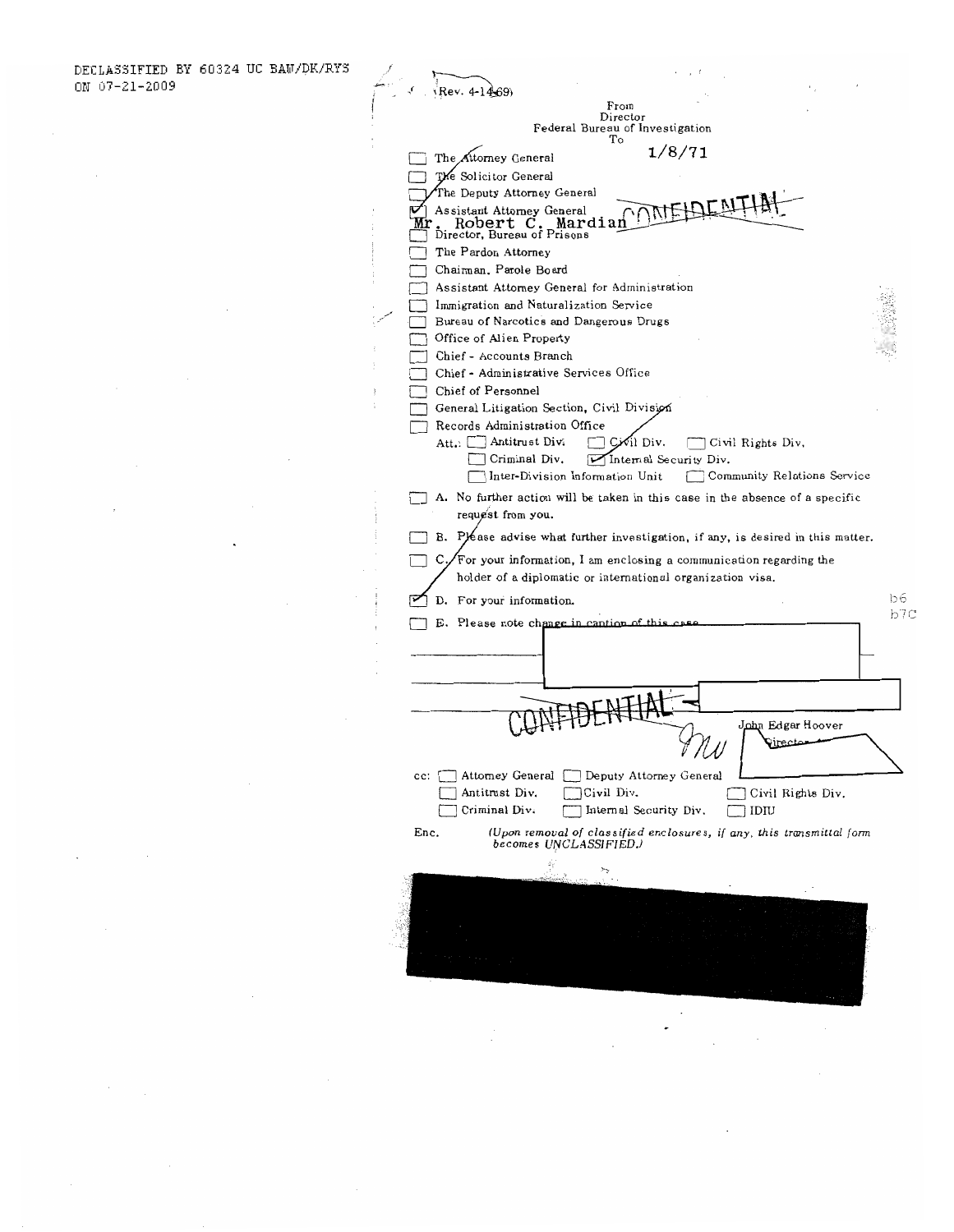DECLASSIFIED BY 60324 UC BAW/DK/RYS ON 07-21-2009

# CONFIDENTI

10:00PM 1/7/70 TRC

PRIORITY

TO: WHITE HOUSE SITUATION ROOM 004

ATT.: DR. HENRY A. KISSINGER

TO: SECRETARY OF STATE

TO: DIRECTOR, DEFENSE INTELLIGENCE AGENCY 004

AND NATIONAL INDICATIONS CENTER

TO: U. S. SECRET SERVICE (PID)

TO: ATTORNEY GENERAL (BY MESSENGER)

FROM: DIRECTOR, FBI

# CONFIDENTIAL

JEWISH DEFENSE LEAGUE

ON JANUARY SEVEN, SEVENTY ONE, A CONFIDENTIAL SOURCE, WHO HAS FURNISHED RELIABLE INFORMATION IN THE PAST, ADVISED/

END PAGE ONE

財 JAN 111971  $16<sup>1</sup>$ **NTERNAL SECURIT** F. T. R. A. Sec.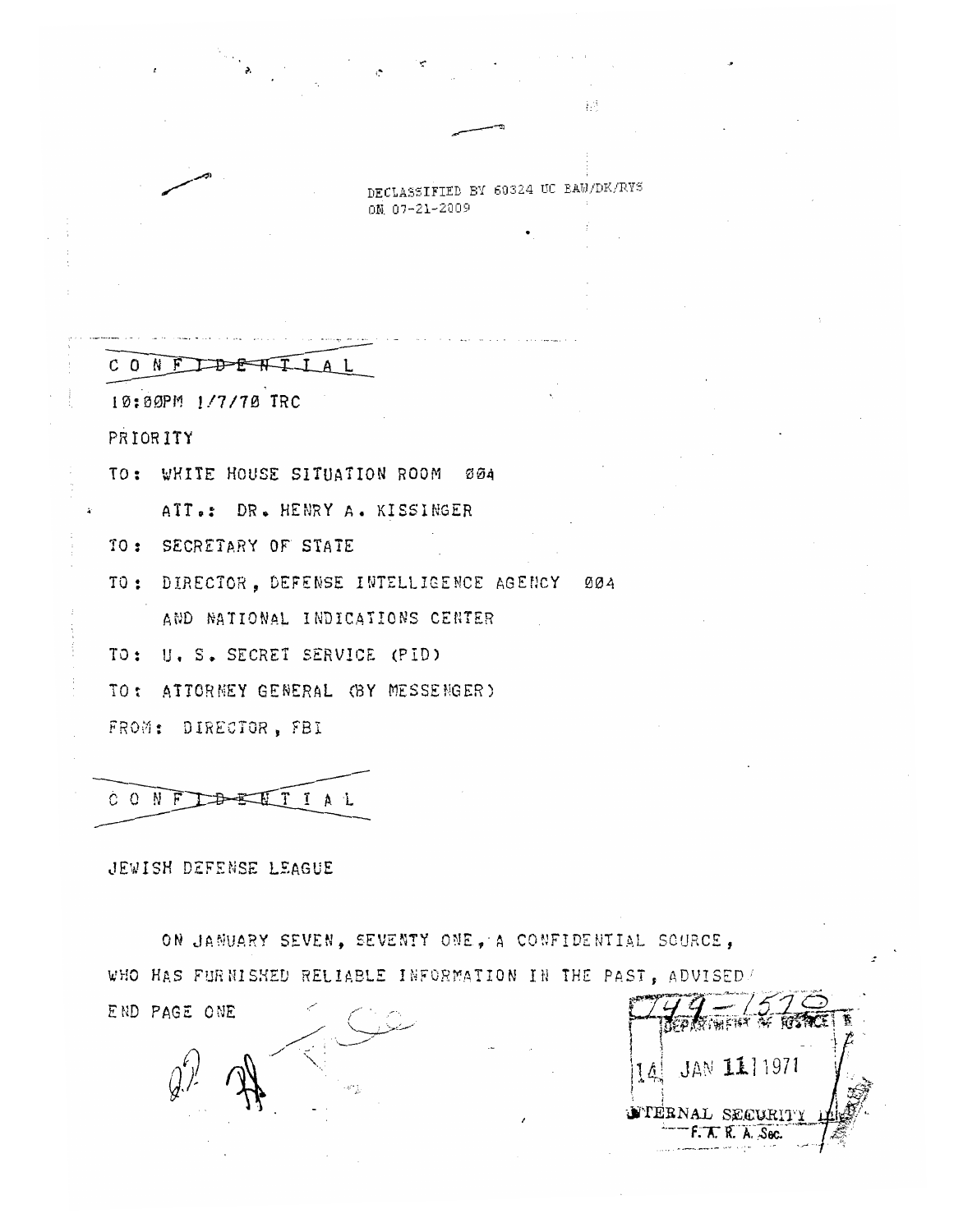PAGE TWO (CONFIDENTIAL) THAT HE HAD LEARNED THAT THERE WOULD BE A DEMONSTRATION BY THE PHILADELPHIA CHAPTER OF THE JEWISH DEFENSE LEAGUE (JDL) IN PHILADELPHIA ON JANUARY TEN, SEVENTY ONE. HE STATED THAT THIS DEMONSTRATION WOULD BE AGAINST GIVING OF AN AWARD TO SOME UNKNOWN SOVIET OR SOVIETS IN THE PHILADELPHIA AREA. THE SOURCE INDICATED THAT HE HAD NO FURTHER DETAILS CONCERNING WHO WOULD BE THE DONOR OF THE AWARD AND WHO WOULD BE THE RECIPIENT OF THE AWARD. SOURCE INDICATED THAT THERE WOULD BE NO ORGANIZED GROUP FROM THE NEW YORK JDL IN PHILADELPHIA IN SUPPORT OF THIS DEMONSTRATION; HOWEVER, THE SOURCE INDICATED THAT b7C THE OF THE JDL HEADQUARTERS IN  $^{b7D}$ ~lF.tV YORK) ANDI A JDL ~1E!'!BER ~)HO 'vlAS RECENTLY ARRESTED FOR INTERNATIONAL MISSION TO THE SOVIET MISSION TO THE UNITED NATIONS, ON DECEMBER TWENTYEIGHT, SEVENTY, WOULD BE IN PHILADELPHIA VISITING SOME GIRLS WHO ARE MEMBERS OF THE JDL AND WOHLD MOST PROBABLY ATTEND THE DEMONSTRATION. HE SAID THAT THE PLANS FOR THE TRIP TO PHILADELPHIA HAVE NOT AS YET BEEN FINALIZED, BUT HE WOULD ADVISE WHEN FINAL PLANS ARE FOR MAL 1ZED.

.:

END PAGE TWO

· 1.

 $, \cdot$  .